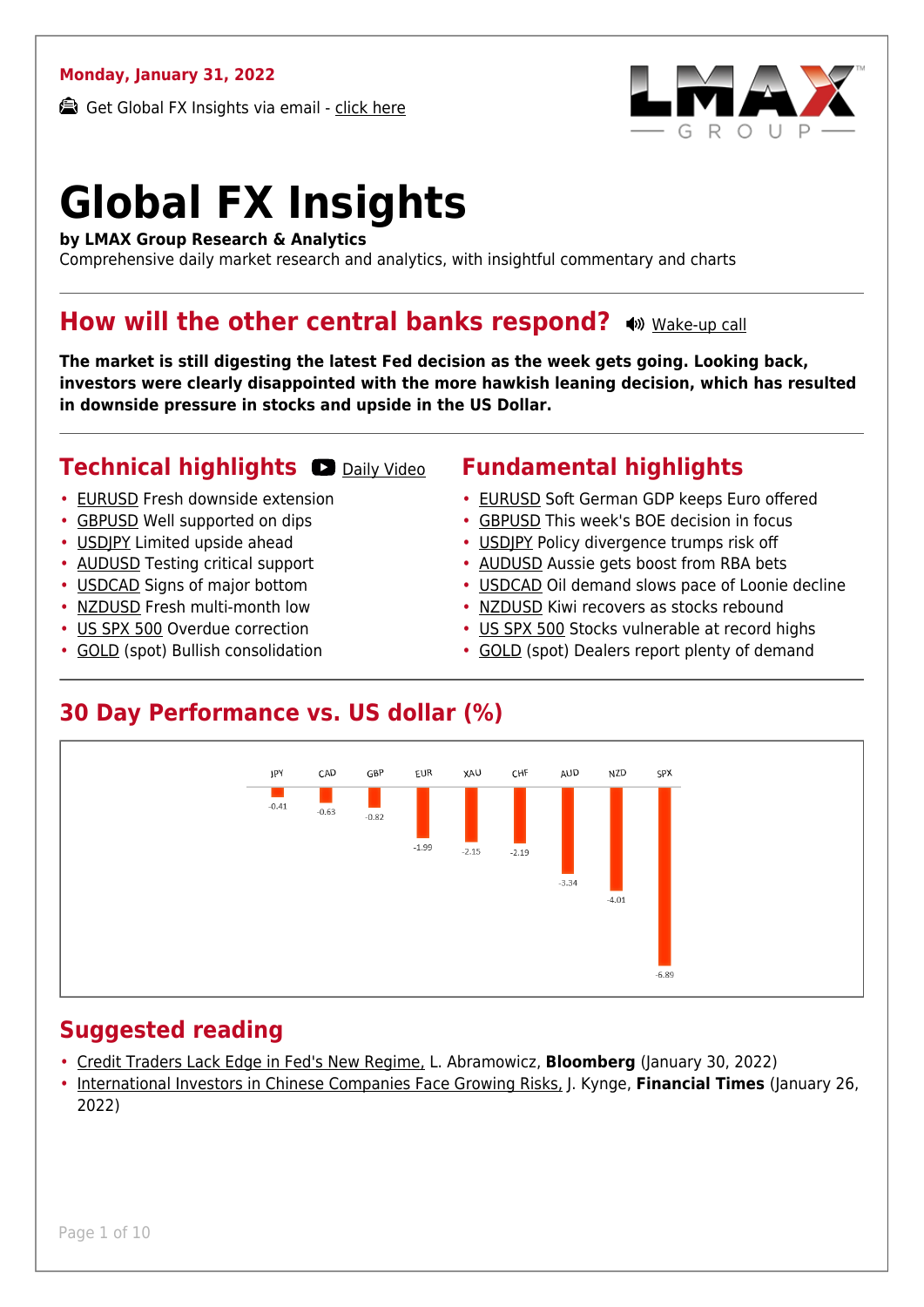#### <span id="page-1-0"></span>**EURUSD – technical overview**

**The latest breakdown back below 1.1200** opens the door for a fresh downside extension towards the 1.0900 area. At this point, it will take a break back above the 2022 high at 1.1483 to take the immediate pressure off the downside.



- **R2 1.1311**  26 January high Medium
- **R1 1.1244**  27 January high Medium
- **S1 1.1121**  28 January/**2022 low** Medium
- **S2 1.1009**  21 May high Strong

### <span id="page-1-1"></span>**EURUSD – fundamental overview**

**Most of the downside pressure on the Euro has been coming** from the US Dollar side of the equation, with yield differentials that much more favourable to the US Dollar in the aftermath of the Fed decision. But we've also seen downside pressure from softer German GDP reads and a decline in Eurozone economic confidence. Key standouts on today's calendar come in the form of Eurozone GDP, German inflation, Canada producer prices, Chicago PMIs, and Dallas Fed manufacturing.

## **EURUSD - Technical charts in detail**

#### [Watch now](https://youtu.be/I4jItPgTlpE)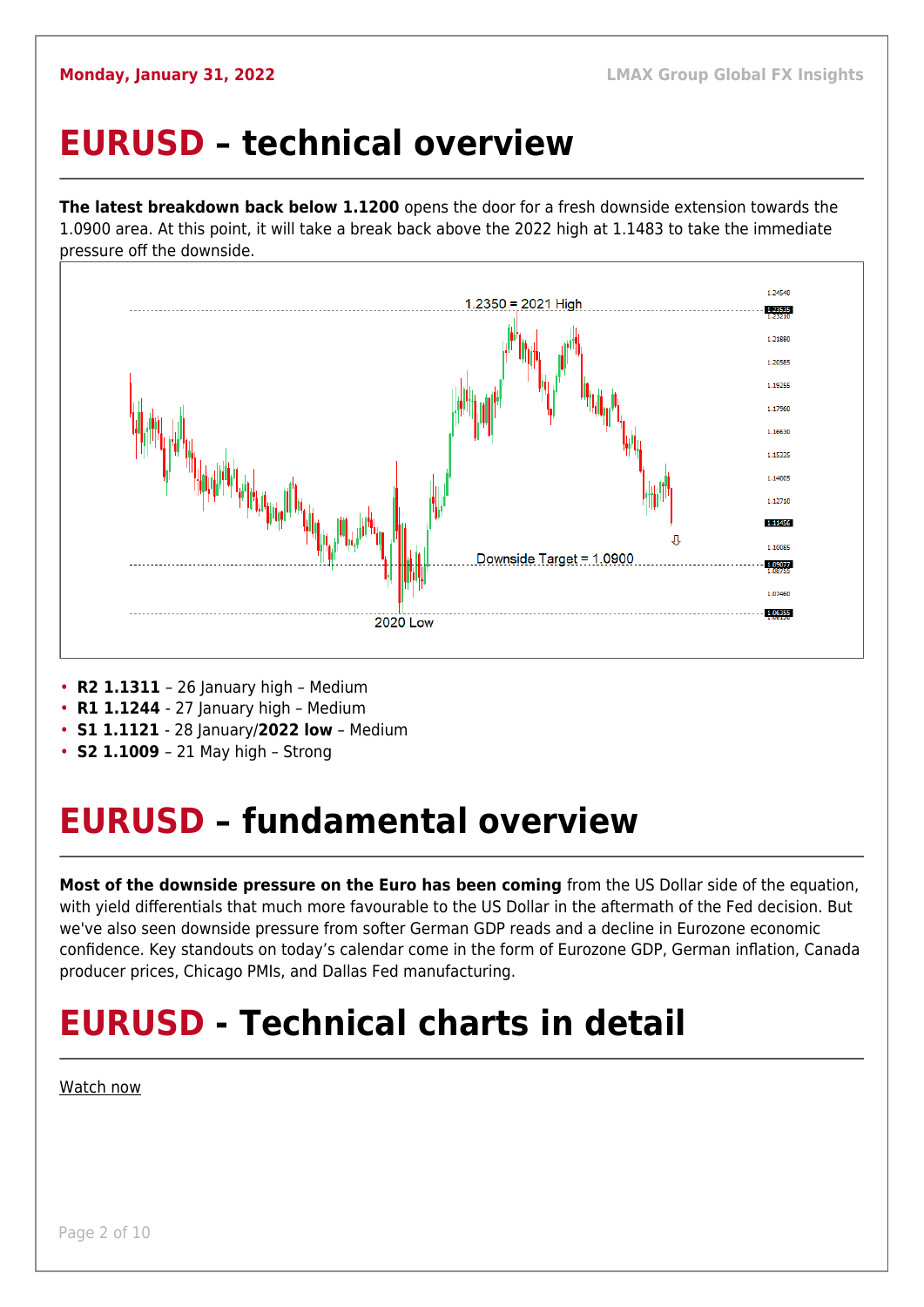### <span id="page-2-0"></span>**GBPUSD – technical overview**

**The market is in a correction phase** in the aftermath of the run to fresh multi-month highs in 2021. At this stage, additional setbacks should be limited to the 1.3000 area ahead of the next major upside extension towards a retest and break of critical resistance in the form of the 2018 high. Back above 1.3835 takes pressure off the downside.



- **R2 1.3525**  26 January high Strong
- **R1 1.3468**  27 January high Medium
- **S1 1.3358**  27 December low Medium
- **S2 1.3339**  23 December low Medium

## <span id="page-2-1"></span>**GBPUSD – fundamental overview**

**The Pound has held up relatively well against its peers**, but hasn't been able to avoid weakness against the US Dollar in the aftermath of the hawkish FOMC decision. Attention will now turn to this week's Bank of England policy decision. Key standouts on today's calendar come in the form of Eurozone GDP, German inflation, Canada producer prices, Chicago PMIs, and Dallas Fed manufacturing. [Watch now](https://youtu.be/lfyirzbzejM)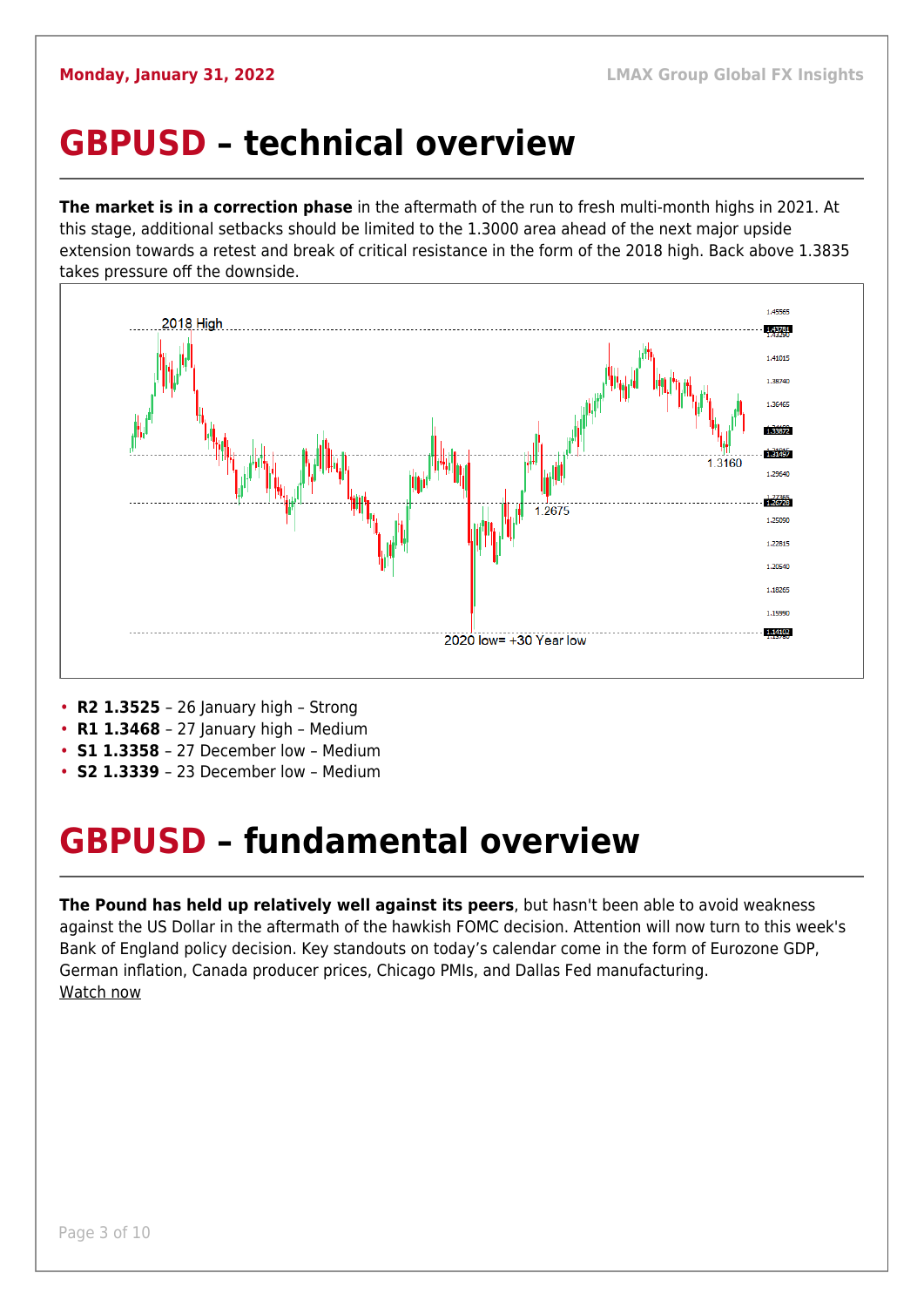## <span id="page-3-0"></span>**USDJPY – technical overview**

**The longer-term trend** is bearish despite the recent run higher. Look for additional upside to be limited, with scope for a topside failure and bearish resumption back down towards the 100.00 area. It would take a clear break back above 117.00 to negate the outlook.



- **R2 116.36**  4 January high Strong
- **R1 115.69**  28 January high Medium
- **S1 114.47** 27 January low Medium
- **S2 113.47**  24 January low Strong

## <span id="page-3-1"></span>**USDJPY – fundamental overview**

**The Bank of Japan remains committed** to accommodative policy which has made the vield differential gap with the US Dollar that much wider in favour of the Buck in the aftermath of a hawkish FOMC decision last week. This has contributed to Yen weakness despite the risk off flow in global markets. Key standouts on today's calendar come in the form of Eurozone GDP, German inflation, Canada producer prices, Chicago PMIs, and Dallas Fed manufacturing.

[Watch now](https://youtu.be/Oile_pDWY24)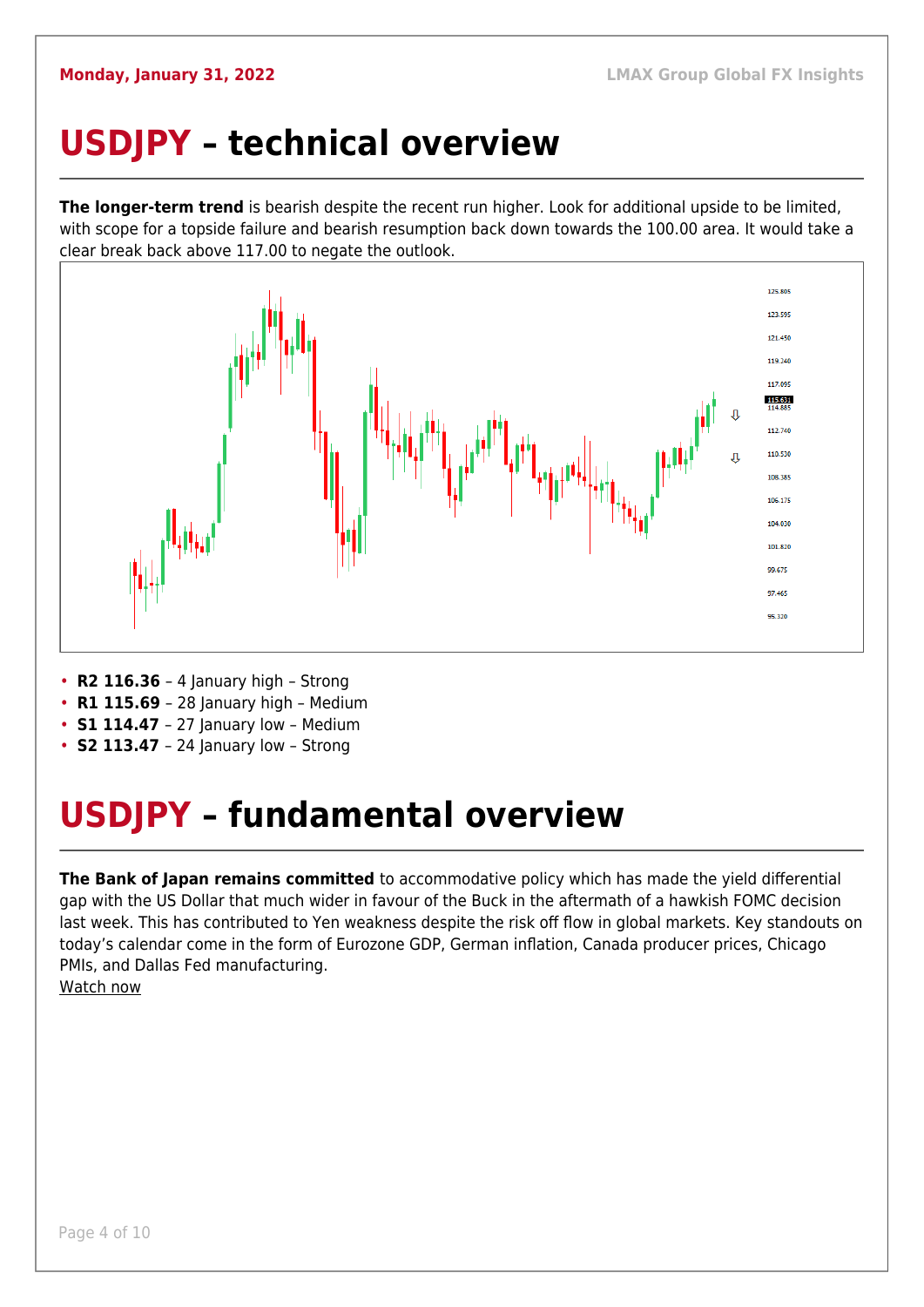### <span id="page-4-0"></span>**AUDUSD – technical overview**

**The Australian Dollar has been in the process** of a healthy correction following the impressive run towards a retest of the 2018 high in 2021. At this stage, the correction is starting to look stretched and setbacks should be well supported above 0.7000 on a weekly close basis. A weekly close below 0.7000 will force a bearish shift.



- **R2 0.7188**  24 January high Strong
- **R1 0.7122**  27 January high Medium
- **S1 0.6968**  28 January/**2022 low** Medium
- **S2 0.6921 July 2020 low** Strong

## <span id="page-4-1"></span>**AUDUSD – fundamental overview**

**The Australian Dollar is trying to recover** into the new week, getting help from a recovery in US equities and some hawkish expectations heading into tomorrow's RBA decision. Key standouts on today's calendar come in the form of Eurozone GDP, German inflation, Canada producer prices, Chicago PMIs, and Dallas Fed manufacturing.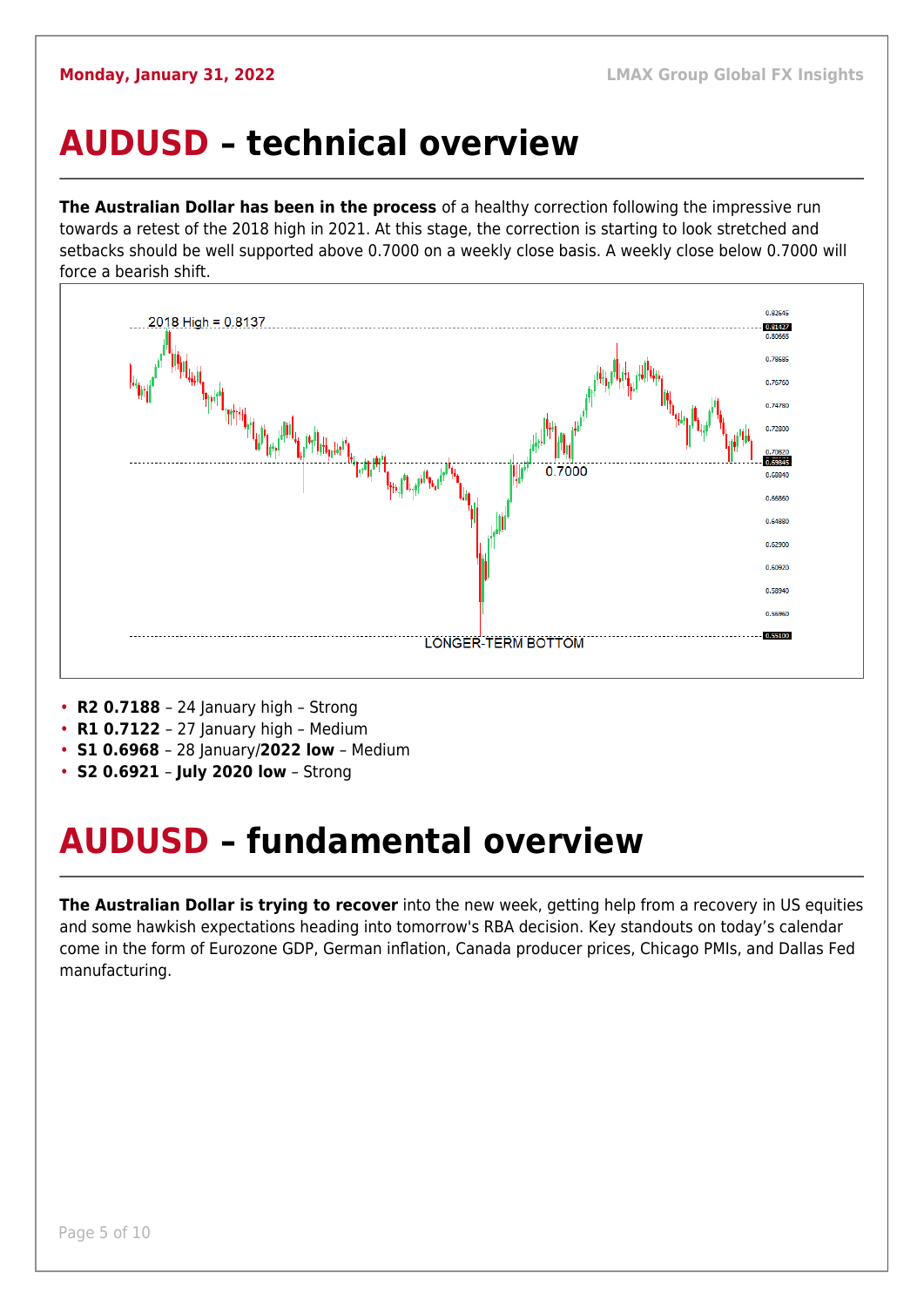#### <span id="page-5-0"></span>**USDCAD – technical overview**

**Finally signs of a major bottom in the works** after a severe decline from the 2020 high. A recent weekly close back above 1.2500 encourages the constructive outlook and opens the door for a push back towards next critical resistance in the 1.3000 area. Any setbacks should be well supported into the 1.2200s.



- **R2 1.2814**  6 January high Strong
- **R1 1.2797**  28 January high Medium
- **S1 1.2560** 26 January low- Strong
- **S2 1.2450** 19 January low Medium

### <span id="page-5-1"></span>**USDCAD – fundamental overview**

**The Canadian Dollar comes into the new week** under pressure in the aftermath of a less hawkish than expected Bank of Canada decision and a more hawkish than expected FOMC decision. Oil prices have remained elevated however, which has helped to slow the pace of Loonie declines. Key standouts on today's calendar come in the form of Eurozone GDP, German inflation, Canada producer prices, Chicago PMIs, and Dallas Fed manufacturing.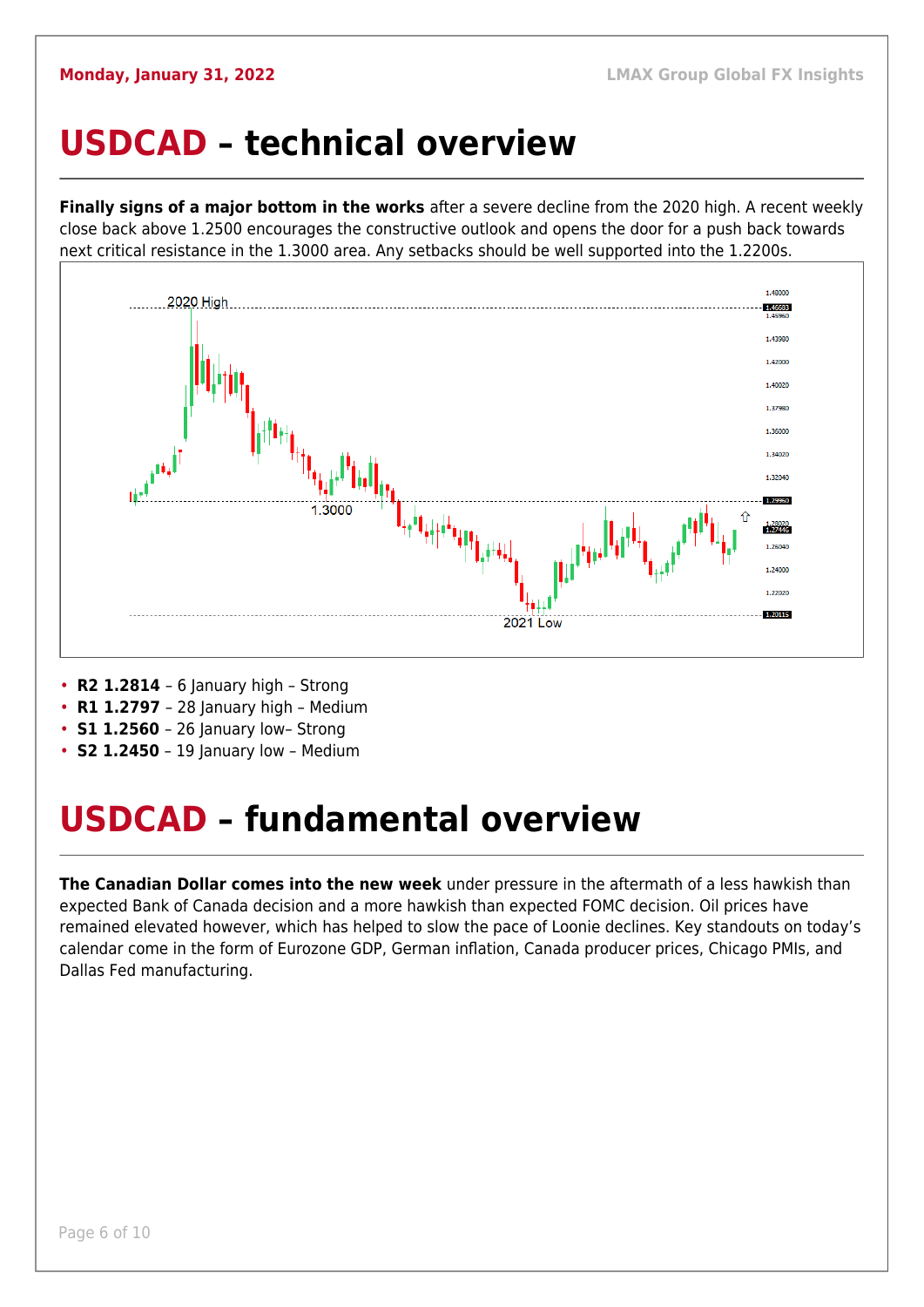### <span id="page-6-0"></span>**NZDUSD – technical overview**

**Setbacks have intensified in recent weeks** with the market trading down to fresh multi-month lows. A recent breakdown below the 0.6700 area opens the door for a drop towards 0.6500 in the sessions ahead.



- **R2 0.6728**  24 January high Strong
- **R1 0.6702**  26 January high Medium
- **S1 0.6530**  28 January/**2022 low** Medium
- **S2 0.6500**  Psychological Medium

## <span id="page-6-1"></span>**NZDUSD – fundamental overview**

**The New Zealand Dollar has finally found** some demand after getting slammed to multi-month lows, with the currency propped up on the rebound in stocks and hawkish expectations from the RBNZ in 2022. Key standouts on today's calendar come in the form of Eurozone GDP, German inflation, Canada producer prices, Chicago PMIs, and Dallas Fed manufacturing.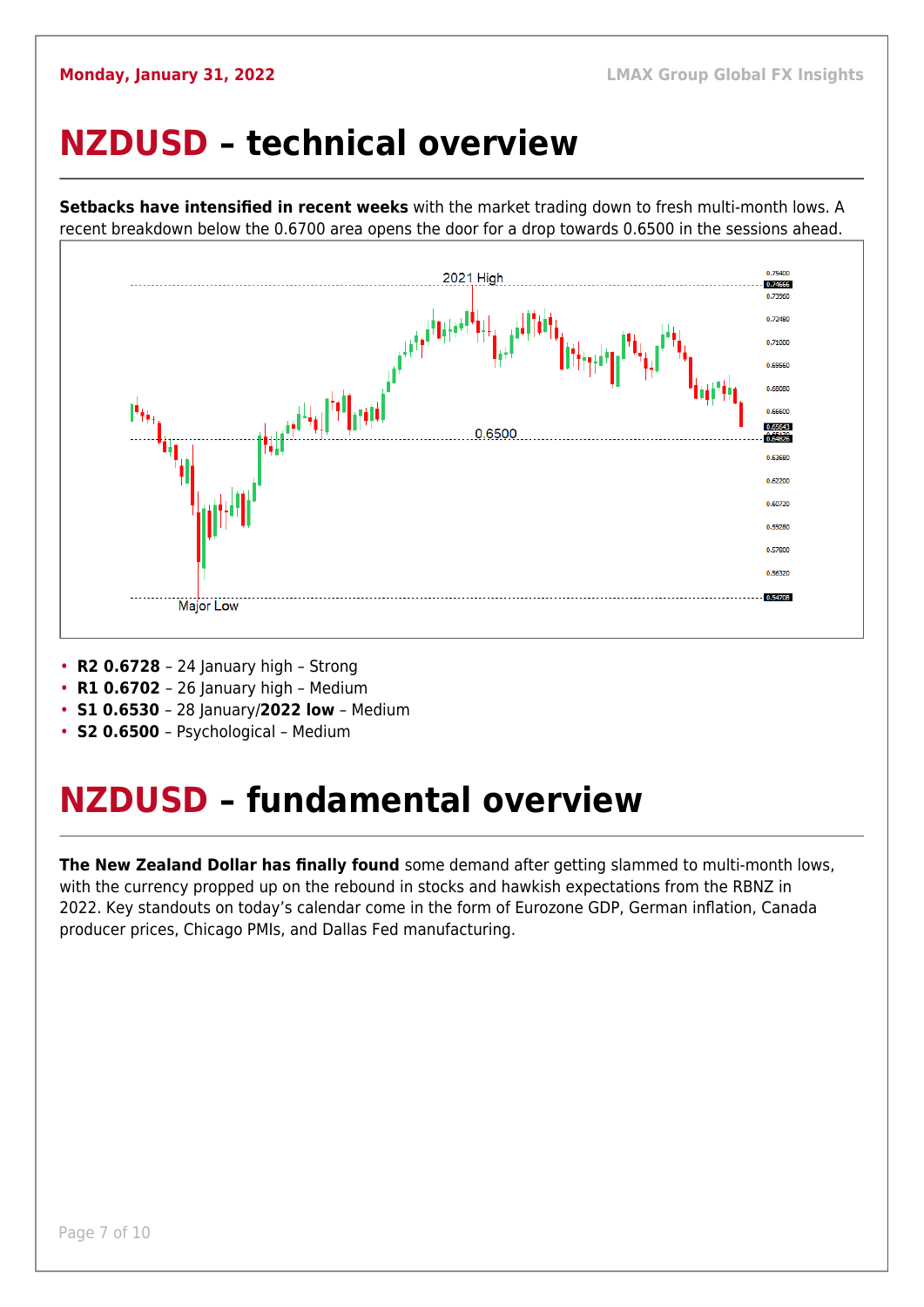#### <span id="page-7-0"></span>**US SPX 500 – technical overview**

**Longer-term technical studies are in the process of unwinding** from extended readings off record highs. The latest breakdown below 4,272 opens the door for the next major downside extension towards 3,500. Back above 4,612 will be required at a minimum to take the immediate pressure off the downside.



- **R2 4527**  19 January high Strong
- **R1 4495**  21 January high Medium
- **S1 4220**  24 January low Strong
- **S2 4200**  Round Number Medium

## <span id="page-7-1"></span>**US SPX 500 – fundamental overview**

**With so little room for additional central bank accommodation**, given an already depressed interest rate environment, the prospect for sustainable runs to the topside on easy money policy incentives and government stimulus, should no longer be as enticing to investors. Meanwhile, ongoing worry associated with coronavirus fallout and risk of rising inflation should weigh more heavily on investor sentiment in Q1 2022.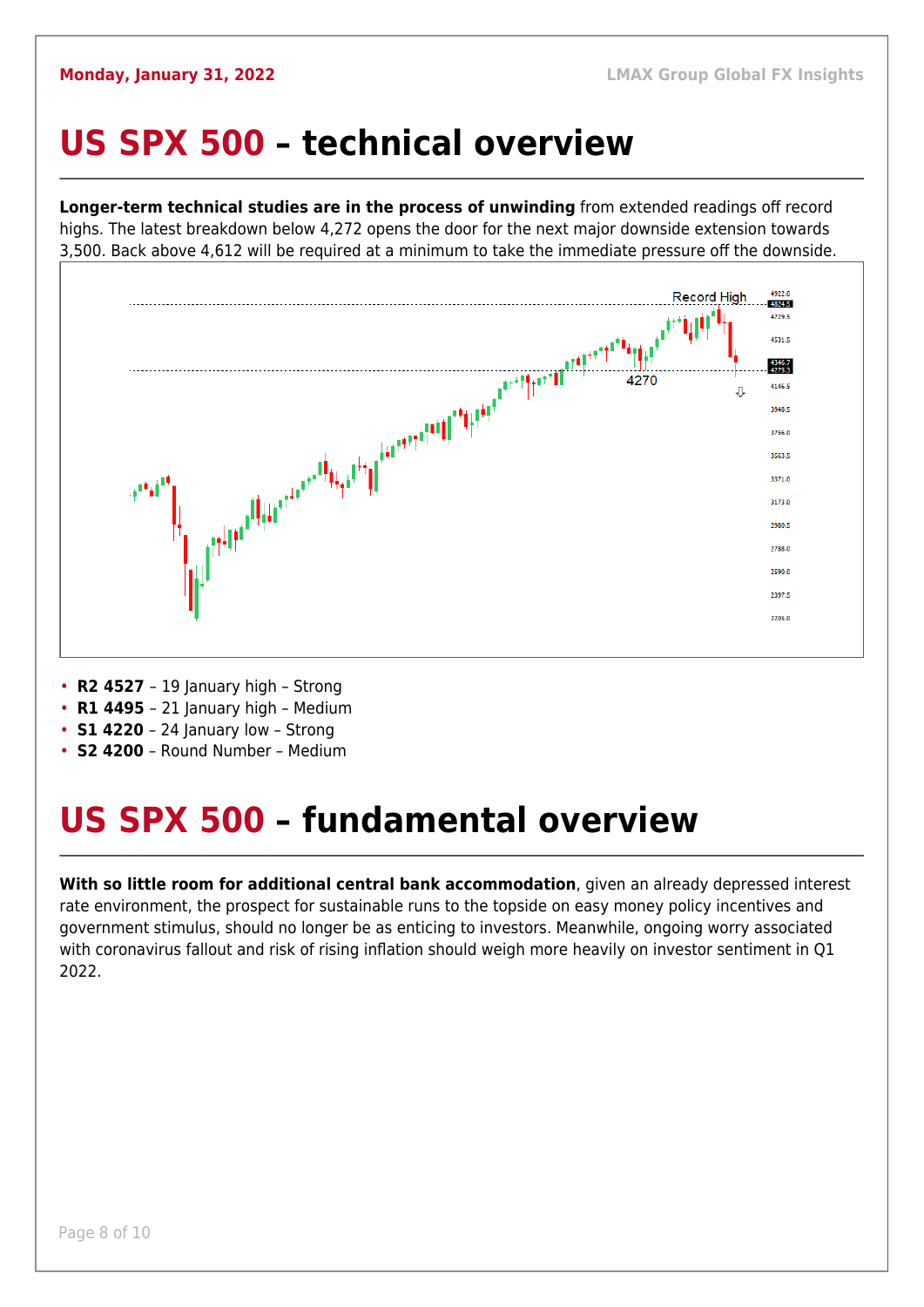## <span id="page-8-0"></span>**GOLD (SPOT) – technical overview**

**The 2019 breakout above the 2016 high** at 1375 was a significant development, opening the door for fresh record highs and an acceleration beyond the next major psychological barrier at 2000. Setbacks should now be well supported above 1600.



- **R2 1917**  1 June high Strong
- **R1 1878**  16 November high Medium
- **S1 1753**  15 December low Medium
- **S2 1722**  29 September low Strong

## <span id="page-8-1"></span>**GOLD (SPOT) – fundamental overview**

**The yellow metal continues to be well supported on dips** with solid demand from medium and longerterm accounts. These players are more concerned about exhausted monetary policy, extended global equities, and coronavirus fallout. All of this should keep the commodity well supported, with many market participants also fleeing to the hard asset as the grand dichotomy of record high equities and record low yields comes to an unnerving climax.